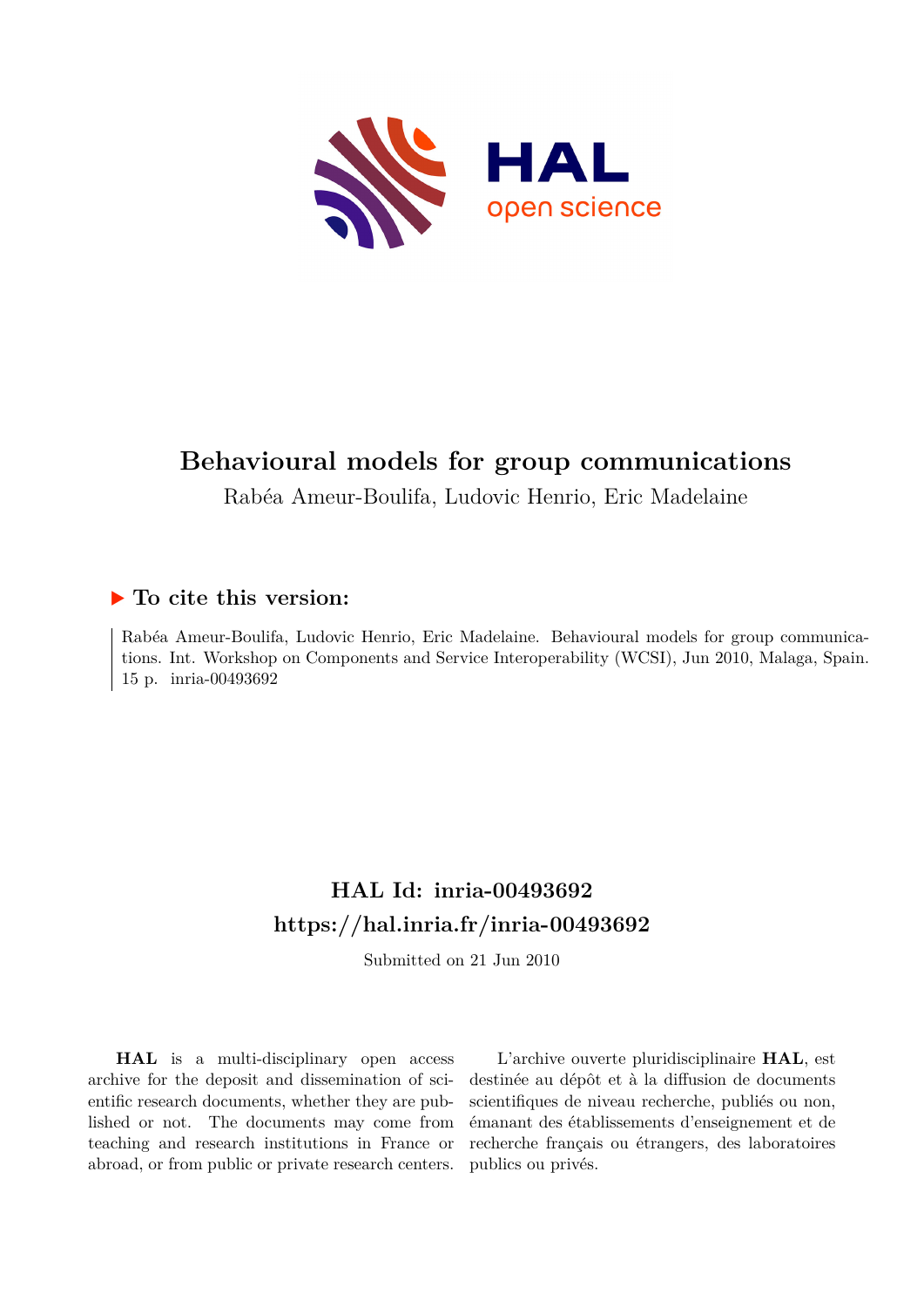## **Behavioural Models for Group Communications**

Rabéa Ameur-Boulifa

System-on-Chip Laboratory (LabSoC), Telecom Paristech, Sophia Antipolis, France Rabea.Ameur-Boulifa@telecom-paristech.fr

#### Ludovic Henrio and Eric Madelaine

INRIA, CNRS, I3S, University of Nice Sophia-Antipolis, Sophia Antipolis, France Ludovic.Henrio@sophia.inria.fr and Eric.Madelaine@sophia.inria.fr

Group communication is becoming a more and more popular infrastructure for efficient distributed applications. It consists in representing locally a group of remote objects as a single object accessed in a single step; communications are then broadcasted to all members. This paper provides models for automatic verification of group-based applications, typically for detecting deadlocks or checking message ordering. We show how to encode group communication, together with different forms of synchronisation for group results. The proposed models are parametric such that, for example, different group sizes or group members could be experimented with the minimum modification of the original model.

## **1 Introduction**

Group communication is a communication pattern allowing a single process to perform a communication to many clients in a single instruction, this operation can be synchronized or optimized accordingly. Nowadays group communication is widely used in distributed computing particularly in grid technologies [\[28\]](#page-15-1). Objects can register to a group and receive communications handled in a collective way. Group membership is transparent to the receiver that simply handles requests it receives. Group communications are also easy to handle on the sender side because a simple invocation can trigger several communications. Communication parameters are sent according to a distribution policy; they can be for example broadcasted or split between the members of the group. Several middleware platforms and toolkits for building distributed applications implement one-to-many communication mechanisms [\[1,](#page-13-0) [7,](#page-14-0) [24\]](#page-14-1).

This paper addresses the crucial point of reliability of distributed applications using group communications. The most frequent reliability issue for distributed application is to be able to detect deadlocks, in the case of group, a dead lock can occur for example when a member of the group does not answer to its requests while the request sender is waiting for all the results. Such an absence of response might be due to an issue in message ordering for example. In order to enhance reliability of group applications we develop methods for the analysis and verification of behavioural properties of such applications, our method can be applied with automatic tools.

A first contribution of this paper is to provide a model allowing the verification of the behaviour of group-based applications, in other words, we provide a verifiable model for group communication. We also illustrate our approach by specifying an application example, instantiating the verifiable model, and proving a few properties.

To precisely define the semantics of group communications, we focus on a specific middleware called *ProActive* [\[2\]](#page-13-1). *ProActive* provides a high-level programming API for building distributed applications, ranging from Grid computing to mobile applications. *ProActive* offers advanced communication

 c Please define \authorrunning This work is licensed under the [Creative Commons](http://creativecommons.org) [Attribution](http://creativecommons.org/licenses/by/3.0/) License.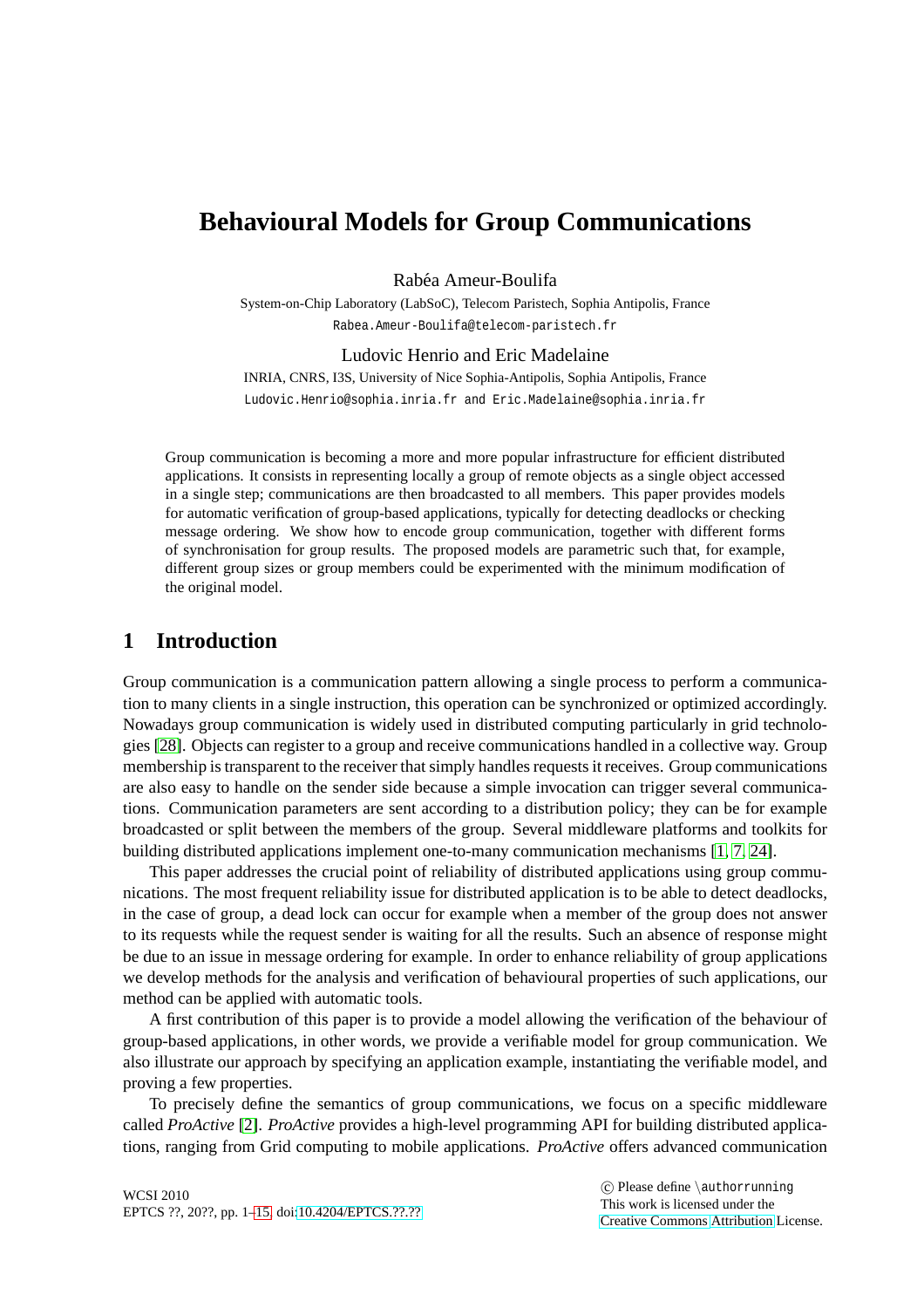strategies, including group communication [\[32,](#page-15-2) [7\]](#page-14-0). In *ProActive*, remote communication relies on asynchronous requests with futures: upon a call on a remote entity, a request is created at the receiver side, and a future is created on the sender side that will be filled when the remote entity provides an answer. What make the handling of groups particular in *ProActive* is the necessity to also gather and manage replies for requests sent to the group. Synchronisation on futures is generally transparent: an access to a future blocks until the result is computed and returned. However, synchronisation on group of futures, that represent the result of a group invocation, features more specific and complex synchronization primitives. Consequently, our model also encodes different synchronisation policies.

In [\[9\]](#page-14-2) we have defined a parameterized and hierarchical model for synchronised networks of labelled transition systems. We have shown how this model can be used as an intermediate format to represent the behaviour of distributed applications, and to check their temporal properties. In this paper, we present a method for building parameterized models capturing the behavioural semantics of group communication systems; models are the networks of labelled transition systems, whose labels represent method invocations. The language we chose is pNets; it is an intermediate language: the models we present here should be generated, either from source code or from a higher-level specification. PNets themselves are then used to generate a model in a lower-level language that will be used for verification of the program properties. In this paper the advantage of choosing such an intermediate language are the following: compared to a higher-level language, pNets are precise enough to define a behavioural semantics, and compared to lower level languages, they provide parameterized processes and synchronization which allow the expression of the models in a generic manner.

Our approach aims at combining compositional description with automatic model generation. The formal specification consists in a labelled transition system and synchronisation networks, in which both events (messages) and processes (group members) can be parameterized and built from a graphical language. On one hand, having a well-defined semantics made the specification sound; on the other hand, having a framework based on process algebras and bisimulation semantics made possible to benefit from compositionality for specification and verification [\[11\]](#page-14-3). Parametric synchronisation vectors also allow us to envision the modelling of dynamic groups with members joining or leaving the group.

**Related Work** Some work has been done to formally verify properties in group-based applications. Some of these verifications deal with safety properties, while others remain limited to a case study. In [\[23\]](#page-14-4) the formal verification of cryptographic protocols is proposed. It used model-checking tool to verify confidentiality and confidentiality properties. Model-checking was also used to verify behavioural and dependability properties [\[29\]](#page-15-3). The authors adopted Markov chains to specify the studied protocols. By using a combination of inductive poofs and probabilistic model checking [\[25\]](#page-15-4) verified a randomized protocols. In the same way, [\[26\]](#page-15-5) used a combination PVS theorem prover and model-checker based on timed-automata for formal verification of an intrusion-tolerant protocol. [\[8\]](#page-14-5) presented a simple deadlock detection mechanism caused by circular synchronous group remote procedure calls. In contrast with all these, we limit ourselves to apply finite model-checking techniques to abstract semantic models. Our pNets semantic model is very helpful in this matter, providing us with a very expressive and compact formalism, but where the usage of parameters is limited in a way that can be easily abstracted to finite instances.

Group-based systems as well as parameterized systems are particular infinite systems in the sense that each of their instances are finite but the number of states of the system depends on one or several parameters. Among these parameters we can distinguish: data structures or variables (e.g., queues, counters), number of components involved in the system, ... Automatic verification of such systems has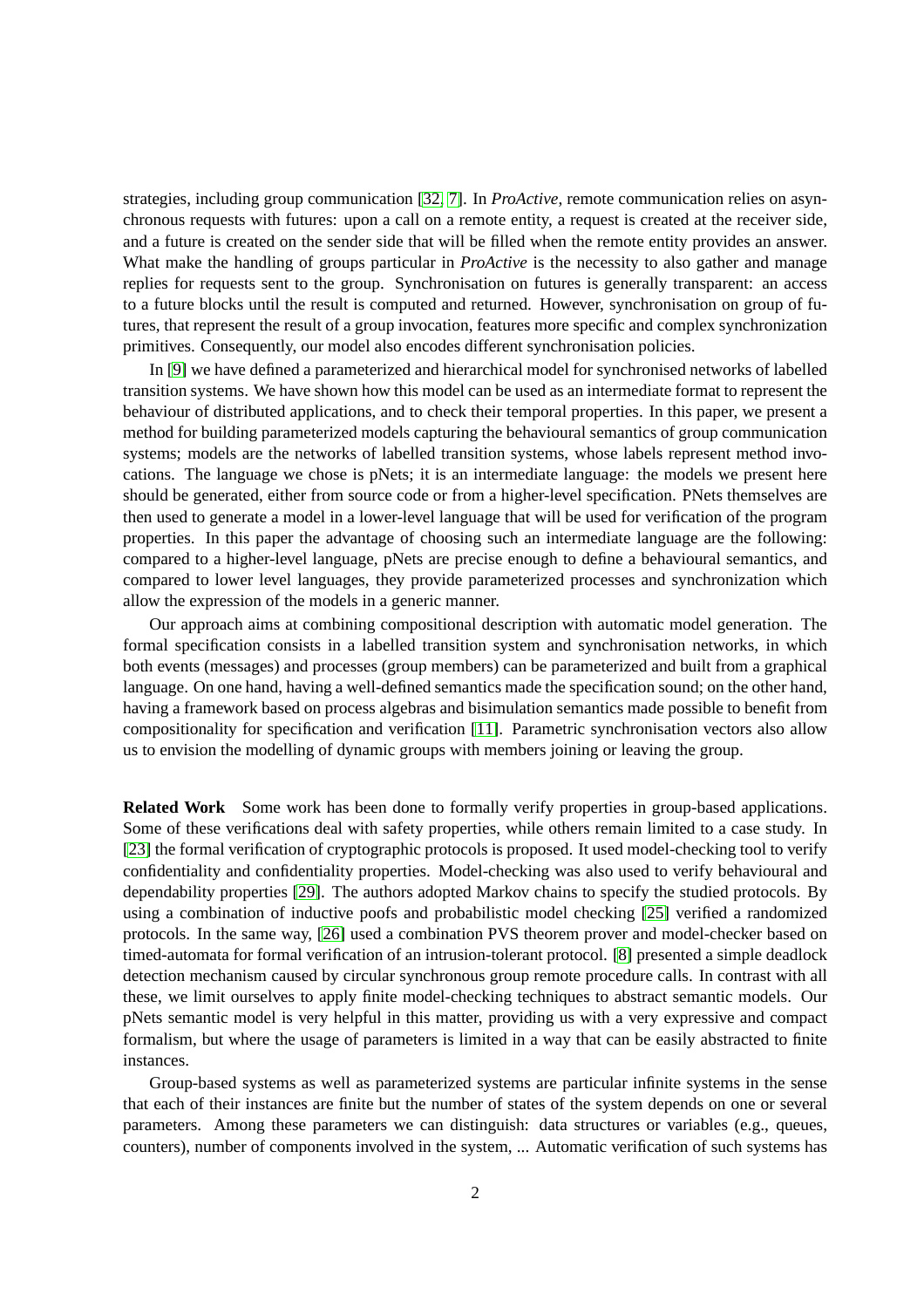to face state explosion problem. A variety of techniques to alleviate state explosion has been investigated. We can cite: techniques based on abstraction [\[27,](#page-15-6) [17\]](#page-14-6); techniques based on finding network invariants [\[21,](#page-14-7) [33,](#page-15-7) [16,](#page-14-8) [31\]](#page-15-8), which can (possibly-over) approximate the system with an infinite family of processes. Others [\[19,](#page-14-9) [20\]](#page-14-10) based on finding an appropriate cut-off value of the parameters to bound the system model. For automatic verification of infinite-state systems [\[14,](#page-14-11) [4\]](#page-14-12) propose regular model checking. The approach is based on the idea of giving symbolic representation in term of regular languages. Our work tries to take the best of these approaches: whenever possible, we use property-preserving abstractions to build very small (abstract) data domains for the parameters of the basic processes of our systems; but for parameterized topologies such abstractions are not generally complete, so we have to use cut-off strategies as in bounded model-checking.

In the following of the paper, Section 2 overviews *ProActive* communication model and group concepts, and introduces a running example. Section 3 presents our theoretical model and its graphical syntax. Section 4 provides a behavioural model for group communication and synchronisation. Section 5 shows our verification methodology, with experimental results on state-space generation and verification of properties.

### **2 The** *ProActive* **communication model**

*ProActive* is an LGPL Java library [\[2\]](#page-13-1) for parallel, distributed, concurrent applications. It is based on an active object model, where active objects communicate by asynchronous method invocation (called *requests*) with futures: upon a method invocation on an active object, a request is enqueued at the remote object's side, and a future is automatically created to represent the result of the request while the caller continues its execution. Active objects are mono-threaded and treat the incoming invocations one after the other, returning a value for the request at the caller as soon as a request is finished. As remote invocations and future creation are handled transparently, the programmer can write distributed applications in a much similar manner to standard sequential ones. In *ProActive* there is no shared memory between active objects to prevent data race-conditions; consequently, a copy of the request arguments are transmitted to the remote active objects.

#### **2.1** *ProActive* **Groups**

In this paper, we focus on the group communication mechanism offered by *ProActive* [\[7\]](#page-14-0). Groups in *ProActive* work as follows: a group of active objects is a set of active objects that behaves as follows. First, a method invocation on the group results in a remote invocation to all the members of the group in parallel. Second, a list of futures is automatically created to receive the results returned by the group members. Groups are typed as usual objects, and thus invocations to a group are made transparently, as any object invocation. This way, specific primitives for groups are only group creation and management, and thus code modification to handle group communication is minimal. In *ProActive*, groups are dynamic in the sense that objects can join or leave the group at runtime. The main *ProActive* primitives for handling groups are the following:

- *Group ProActive*.*newActiveGroup*(*String Type*) creates a new group of the type "Type".
- **void** *Group*.*add*(*Object o*) adds an object to a group.
- **void** *Group*.*remove*(**int** *index* ) Remove the object at the specified index.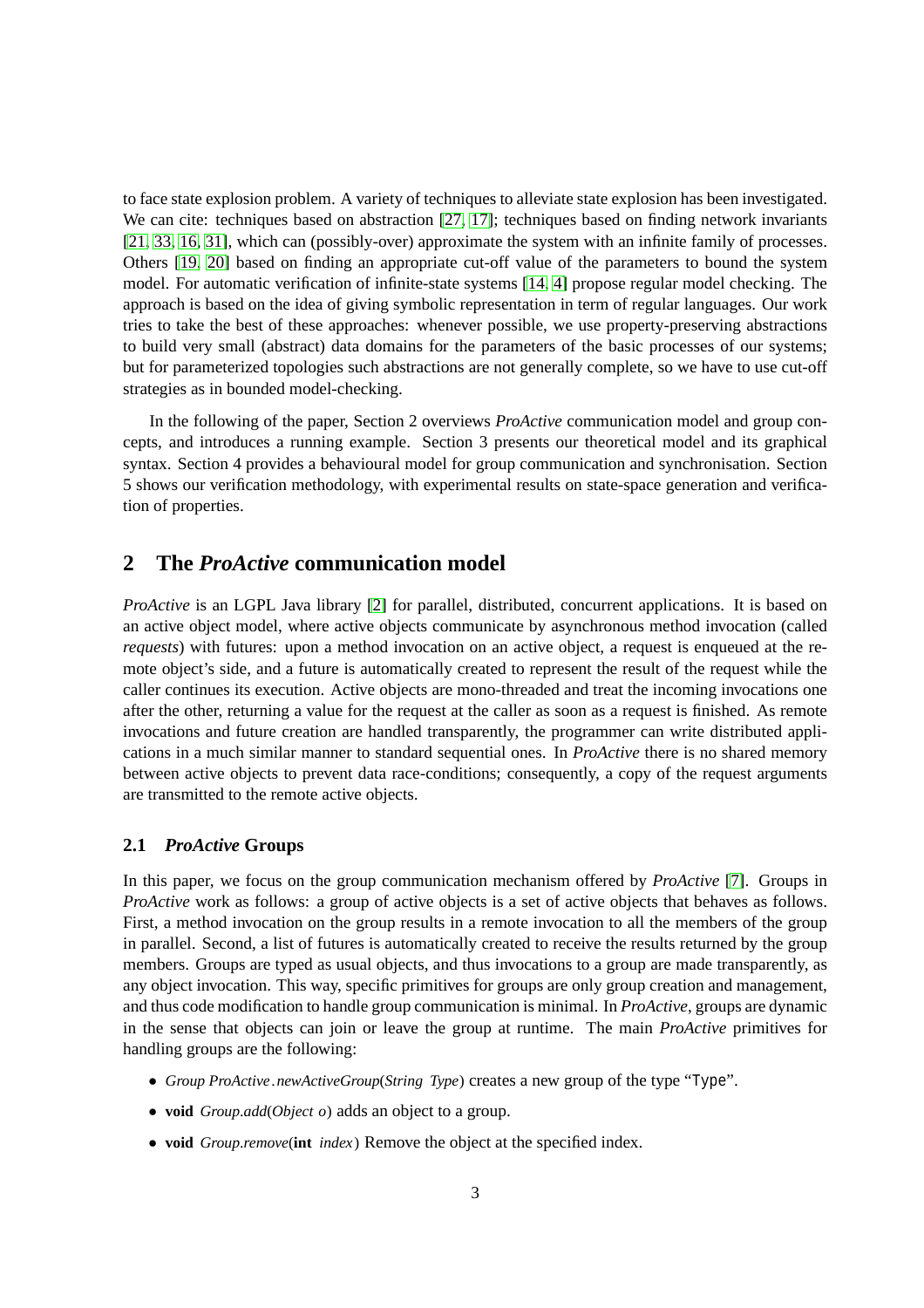#### <span id="page-4-0"></span>**2.2 Synchronisation for** *ProActive* **Groups**

For classical active objects, synchronisation occurs as follows: a simple access to the future representing the result of a request automatically blocks until the result is computed, and the future is filled. For a group invocation, there is one result by group member, those results are stored in a group of futures. Synchronizing on a group of futures is more complex, here are 3 synchronization primitives of *ProActive*:

- **void** *ProActiveGroup*.*waitAll* (*Object FutureGroup*) blocks until all the futures of the group return.
- **void** *ProActiveGroup*.*waitN*(*Object FutureGroup*, **int** *n*) waits until n futures are returned.
- *Object FutureListGroup*.*waitAndGetTheNth*(*Object FutureGroup*, **int** *n*) waits for the result from the n-th member and returns it.

#### **2.3 Example**

To illustrate group communication, we consider an application synchronising meetings, it consists of a master initiator and several clients that contain the agendas of the participants. The initiator suggests a date to all participants that reply whether they are available or not. For this, we define a class *Participant* :

```
public class Participant {
   Booolean suggestDate (Date d) { ... }
   Boolean validate () { ... }
   void cancel() { ... }
}
```
The following code can be implemented by the initiator to coordinate the meeting:

```
public static void main (...) {
. . . .
/ / group c r e a t i o n
  Participant participants=ProActive.newActiveGroup ("Participant");
   . . .
// we populate the group by adding one or several element
  participant = ProActive.newActive("Participant",null);
  p a r t i c i p a n t s . add ( p a r t i c i p a n t ) ;
   . . .
  \textbf{while} \text{ (true)}\frac{1}{\sqrt{2}} then we sugggest a date to all members simply by:
  Object answers = participants . suggestDate (date);
   . . .
/ / c o l l a t e R e s u l t s g e t s t h e r e s u l t and p r o v i d e s an o v e r a l l r e s u l t ,
/ / e . g . r e t u r n s t r u e i f a l l f u t u r e s are t r u e
  i f ( c o l l a t e R e s u l t s ( answers , ProActiveGroup . s i z e ( p a r t i c i p a n t s ) ) ) {
             Object f=participants.validate (); // validate the meeting
             waitAll(f); // waits until everybody acknowledged validation
             }
  e l s e
            participants.cancel(); // cancel the meeting
     . . . }
}
```
This example illustrates well the different mechanisms of group management and communication: first an empty group is created (*newActiveGroup*), then it is populated by several Participant objects.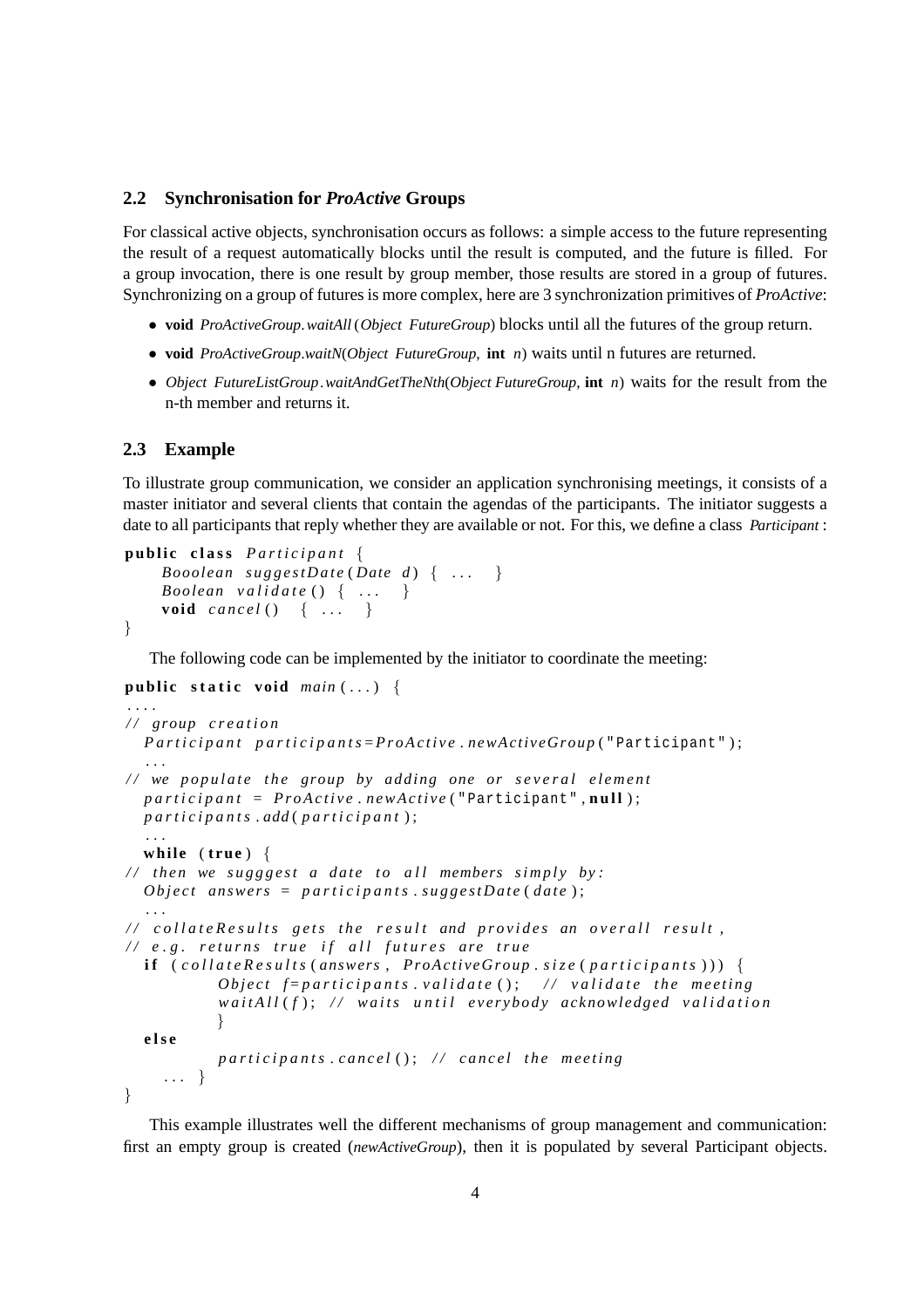Thus when the initiator invokes *suggestDate* on the group, this broadcasts a meeting request to all the members. Then the members reply, which fills the futures contained in the group of futures *answers*. The local method *collateResults* synchronises the returns from all these invocations. Validate or cancel is broadcasted to all the group members depending on the result of the preceding step. To illustrate more synchronization mechanisms, the initiator waits until all participants acknowledge the validation. A possible implementation of the *collateResults* method is the following:

```
boolean c o l l a t e R e s u l t s ( O b j e c t ans , i n t s i z e ) {
  boolean r e s u l t = t rue ;
  for (int i=0); i < size; i+1) {
    if (!ProActiveGroup.waitAndGetTheNth(ans, i)) result = false;
 }
 return r e s u l t ;
}
```
Fig. [1](#page-5-0) illustrates the mechanism of group communication as implemented in *ProActive*. A method call to a remote activity goes through a proxy, that locally creates "future" objects, while the request goes to the remote request queues.



<span id="page-5-0"></span>Figure 1: Asynchronous and remote method call on group

## **3 Theoretical Model**

In [\[9\]](#page-14-2) we have proposed a formalism to represent the behavior of distributed applications. Behavior of complex systems can be represented hierarchically by composition of classical LTSs [\[30\]](#page-15-9). Those LTSs are composed using synchronisation Networks (Net) [\[5,](#page-14-13) [6\]](#page-14-14) so that the synchronisation product generates a LTS which can be used at the higher level of hierarchy. Finally the behavior of the system can be expressed by a global LTS. We have also shown that this model can be used as an intermediate format to check behavioral properties like temporal ones.

To encode both families of processes and data value passing communication LTSs and Nets are enriched with parameters [\[15\]](#page-14-15). Parameters can be used as communication arguments, in state definitions, and in synchronisation operators. This enables compact and generic description of parameterized and dynamic topologies. In the following we recall definitions of the *parameterized Networks of synchronised automatas (pNets)* as given in [\[9\]](#page-14-2). We start by giving the notion of parameterized actions.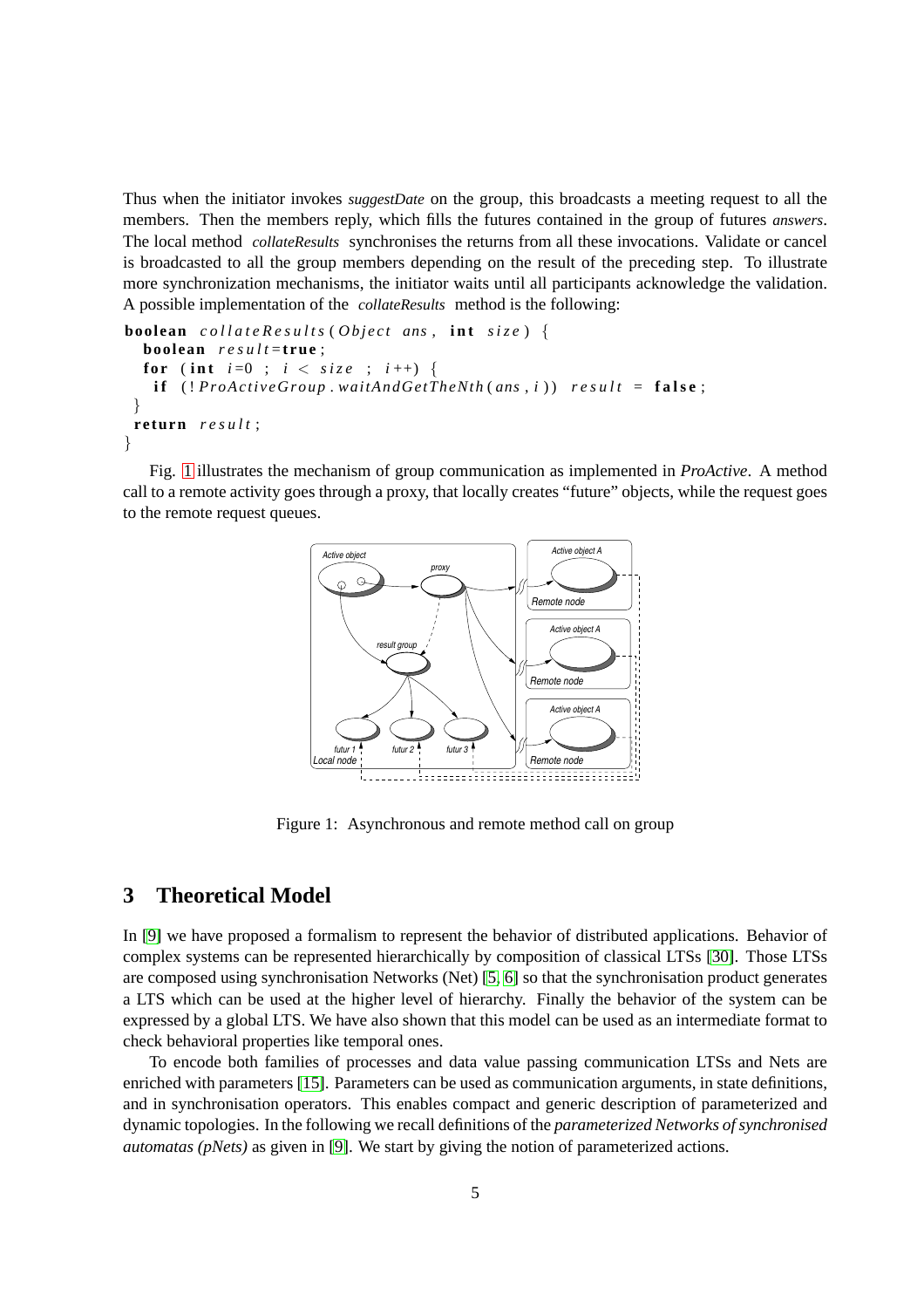

<span id="page-6-0"></span>Figure 2: Graphical representation of a parameterized network

**Definition 1 Parameterized Actions.** *Let P be a set of names, L<sup>A</sup>*,*<sup>P</sup> a term algebra built over P, including at least a distinguished sort A for actions, and a constant action* τ*. We call v* ∈ *P a parameter, and*  $a \in L_{A,P}$  *a parameterized action,*  $B_{A,P}$  *is the set of boolean expressions (guards) over*  $L_{A,P}$ *.* 

*A* describes the possible actions representing interactions between processes. Main actions of our system are illustrated in bold fonts in Figure [2.](#page-6-0) The typical shape of an action is**!Participant[i].Q Suggest(f,Date)** for a message **Q Suggest** sent to the member number **i** of the process family **Participant**. **f** and **Date** are the message parameters, here **f** is the future for the request, and **Date** the request parameter. **!** indicates an emission, and **?** a reception. In most cases the destination of the message can be inferred by the context, and in the figure by the destination of the arrows, in that case, the actions look like **?Q Cancel()**.

**Definition 2 pLTS***. A parameterized LTS is a tuple*  $\langle P, S, s_0, L, \rightarrow \rangle$  *where:* 

- *P* is a finite set of parameters, from which we construct the term algebra  $L_{A,P}$ ,
- *S* is a set of states; each state  $s \in S$  is associated to a finite indexed set of free variables  $f\nu(s) =$  $\tilde{x}_J$ *s* ⊆  $P$ ,
- $s_0 \in S$  *is the initial state.*
- *L* is the set of labels,  $\rightarrow$  the transition relation  $\rightarrow \subset S \times L \times S$
- *Labels have the form*  $l = \langle \alpha, e_b, \tilde{x}_{J_s} := \tilde{e}_{J_s} \rangle$  *such that if*  $s \xrightarrow{l} s'$ *, then:* 
	- *-* α *is a parameterized action, expressing a combination of inputs iv*(α) ⊂ *P (defining new variables) and outputs oe*(α) *(using action expressions),*
	- *e<sup>b</sup>* <sup>∈</sup> *B<sup>A</sup>*,*<sup>P</sup> is the* optional *guard,*
	- *- the variables*  $\tilde{x}_{J_{s'}}$  *are assigned during the transition by the optional expressions*  $\tilde{e}_{J_{s'}}$

with the constraints:  $f_V(oe(\alpha)) \subseteq iv(\alpha) \cup \tilde{x}_{J_s}$  and  $f_V(e_b) \cup f_V(\tilde{e}_{J_{s'}}) \subseteq iv(\alpha) \cup \tilde{x}_{J_s} \cup \tilde{x}_{J_{s'}}$ .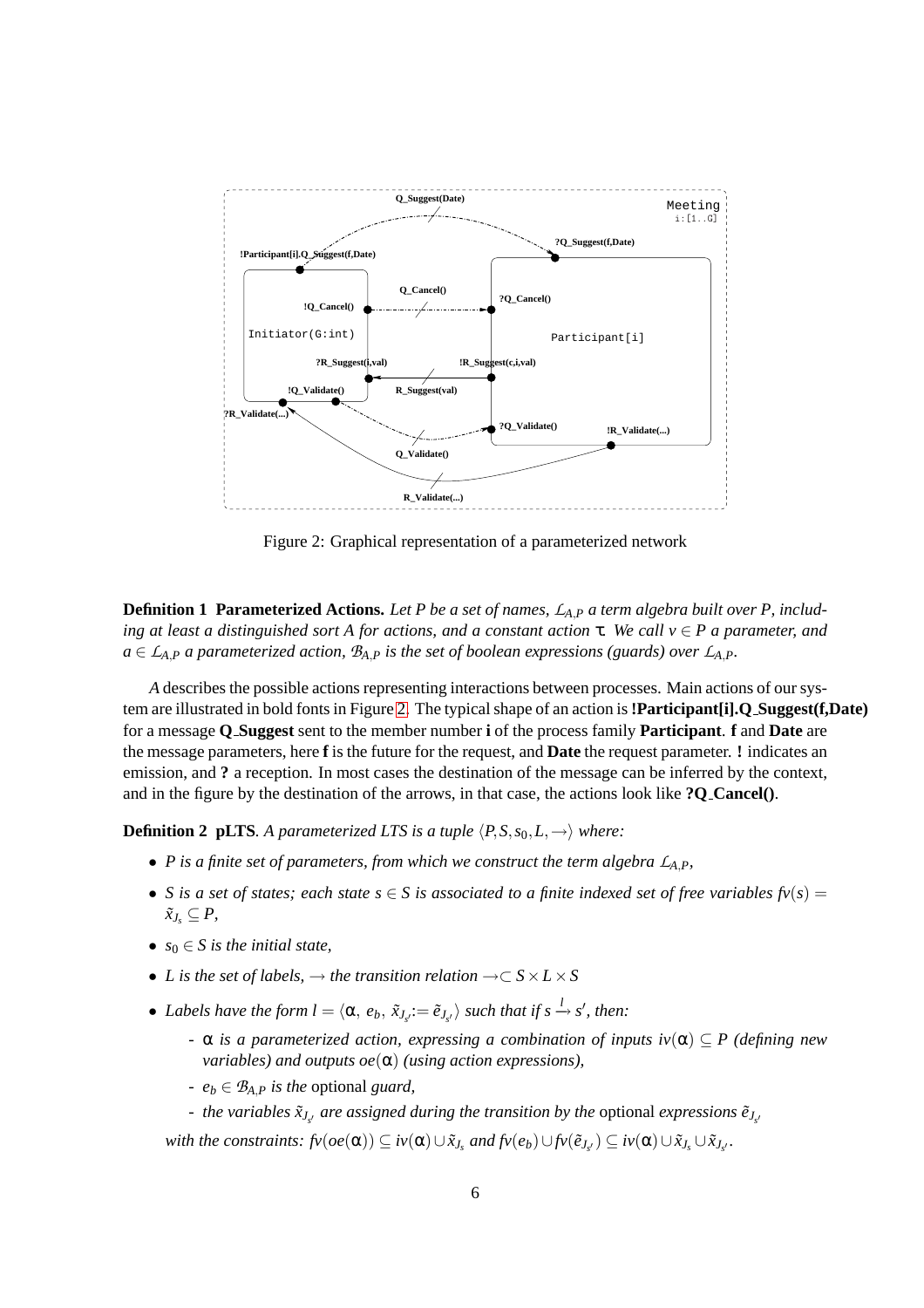We defined Networks of LTSs called Nets in a form inspired by the *synchronisation vectors* of Arnold and Nivat [\[5\]](#page-14-13), that we use to synchronise a (potentially infinite) number of processes. The Nets are extended to pNets such that the holes can be indexed by a parameter, to represent (potentially unbounded) families of similar arguments.

**Definition 3** A pNet is a tuple  $\langle P, pA_G, J, \tilde{p}_J, \tilde{O}_J, \overrightarrow{V} \rangle$  where: P is a set of parameters,  $pA_G \subset \mathcal{L}_{A,P}$  is its *set of (parameterized) external actions, J is a finite set of holes, each hole j being associated with (at most*) a parameter  $p_j \in P$  and with a sort  $O_j \subset L_{A,P}$ .  $\overrightarrow{V} = {\overrightarrow{v}}$  is a set of synchronisation vectors of the form:  $\overrightarrow{v} = \langle a_g, \{\alpha_{i_i}\}_{i \in I, t \in B_i} \rangle$  such that:  $I \subseteq J \wedge B_i \subseteq \mathcal{D}om(p_i) \wedge \alpha_{t_i} \in O_i \wedge \text{fv}(\alpha_{t_i}) \subseteq P$ 

Each hole in the pNet has a parameter  $p_j$ , expressing that this "parameterized hole" corresponds to as many actual processes as necessary in a given instantiation of its parameter. In other words, the parameterized holes express parameterized topologies of processes synchronised by a given Net. Each parameterized synchronisation vector in the pNet expresses a synchronisation between some instances  $(\{t\}_{t\in B_i})$  of some of the pNet holes ( $I \subseteq J$ ). The hole parameters being part of the variables of the action algebra, they can be used in communication and synchronisation between the processes.

Fig. [2](#page-6-0) gives an illustration of a graphical representation of a parametrized system in our intermediate language. It shows a meeting system with a single initiator and an arbitrary number of participants. The parameterized network is represented by a set of three boxes, INITIATOR and PARTICIPANT boxes inside MEETING box (hierarchy). Each box is surrounded by labelled ports encoding a particular Sort (sort constraint  $pA_G$ ) of the corresponding pNet. The box will be filled with a pLTS or another pNet (see Fig. [4\)](#page-10-0) satisfying the Sort inclusion condition ( $L \subseteq pA_G$ ). The ports are interconnected through edges for synchronization. Edges are translated to synchronisation vectors. In previous works we only had single edges with simple arrows having one source and one destinations, which were translated into synchronisation vectors of the form (R\_Validate(), !R\_Validate(), ?R\_Validate()) expressing a rendez-vous between actions !R Validate() and ?R Validate(), visible as a global action R Validate(). Next section details synchronisation vectors for the multiple arrows we use in our example.

### **4 Behavioural Model for** *ProActive* **Groups**

In [\[10\]](#page-14-16) we presented a methodology for generating behavioural model for *ProActive* distributed applications, based on static analysis of the Java/*ProActive* code. This method is composed of two steps: first the source code is analysed by classical compilation techniques, with a special attention to tracking references to remote objects in the code, and identifying remote method calls. This analysis produces a graph including the method call graph and some data-flow information. The second step consists in applying a set of structured operational semantics (SOS) rules to the graph, computing the states and transitions of the behavioural model.

The contribution of this paper is to extend our previous with support for group communication and complex synchronizations related to group communication.

The behavioural model is given as a pNets, which we use as an intermediate language. We express here the semantics of group communication in this intermediate language and show how behaviour of application including group communications with various synchronisation policies can be expressed.

#### <span id="page-7-0"></span>**4.1 Modeling complex synchronisations**

In order to encode the simultaneity of several message reception/sending, we use a particular kind of proxy and N-ary synchronisation vectors. In Fig. [3](#page-8-0) we give a graphical notation for two operators, the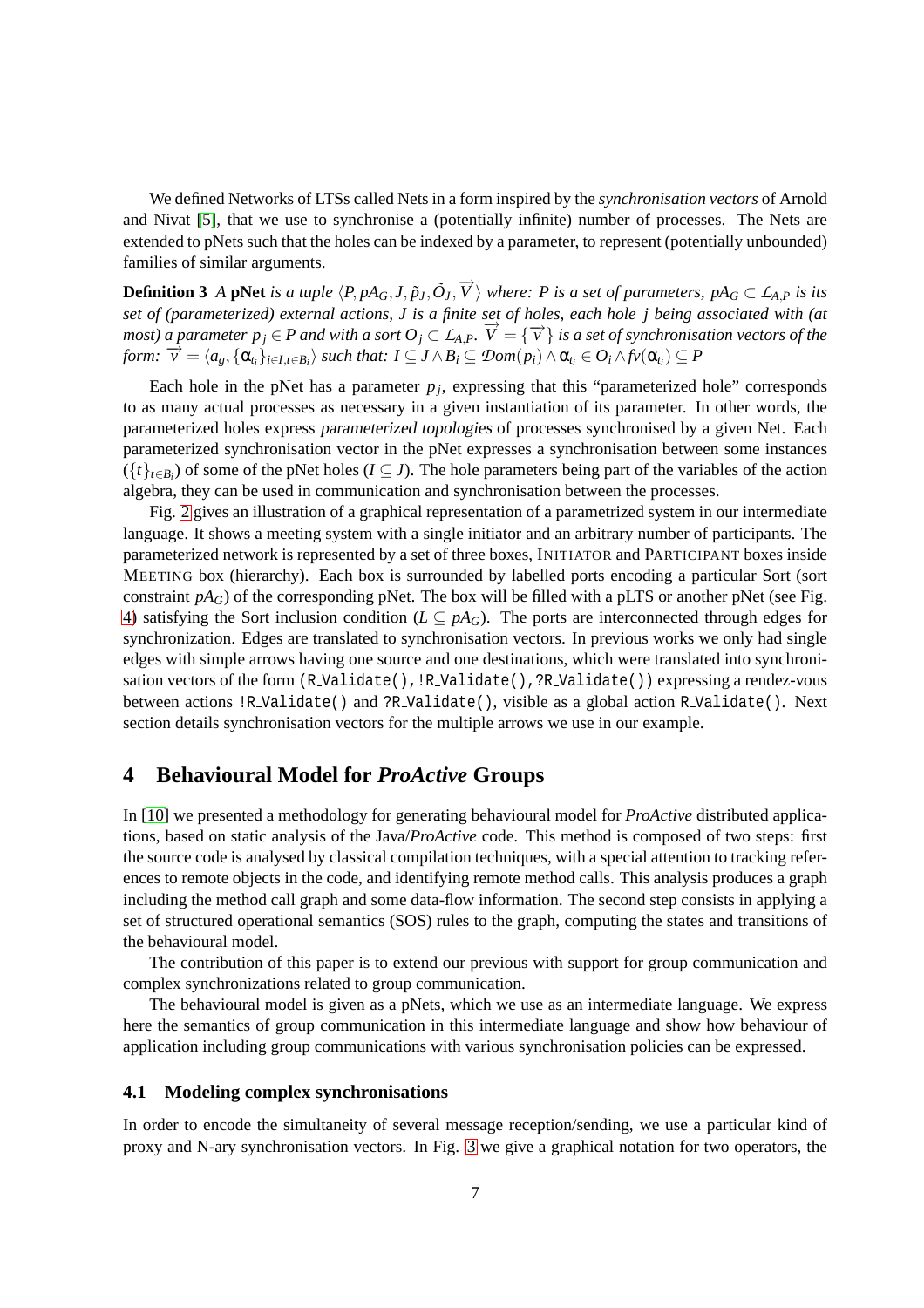

<span id="page-8-0"></span>Figure 3: Graphical representation of broadcasting operator

ellipse on the left shows a broadcasting operation, and the one on the right show a collection operation.

The first operator that is in charge of broadcasting requests to multiple processes. It is represented by an ellipse with one link arriving from a process, and a set of link departing from the ellipse. The incoming action is triggered as the same time as all the outgoing ones: in the example the output of the client is triggered at the same time as the input in the service on the left, and the input in all the services on the right (the dotted arrow denotes a multiple link). We extend parameterized vectors to support the multicasting communication.

For broadcasting, we introduce the BC operator to encode a family of synchronized processes. The  $\text{vector} < Q$   $\text{supgest}, Q$   $\text{supgest}(date), BC \in \mathcal{D}$ . ? $\text{sevices}[i]$ .  $Q$   $\text{supgest}(date),$  ? $\text{sevice}.$   $Q$   $\text{supgest}(date)$  > indicates the synchronisation between one instance of the network 1 (client), a given number of network 2 (services), and another service process. The synchronisation is an observable action labeled *Q suggest*. The parameter *i* ranges in the domain *D*. For instance, if  $\mathcal{D} = [0..1]$ , then the vector is expanded to:  $Q_{s} = Q_{s} = Q_{t}$   $Q_{s} = Q_{t}$   $Q_{t}$   $Q_{t}$   $Q_{t}$   $Q_{t}$   $Q_{t}$   $Q_{t}$   $Q_{t}$   $Q_{t}$   $Q_{t}$   $Q_{t}$   $Q_{t}$   $Q_{t}$   $Q_{t}$   $Q_{t}$   $Q_{t}$   $Q_{t}$   $Q_{t}$   $Q_{t}$   $Q_{t}$   $Q_{t}$   $Q_{t}$   $Q_{t}$   $Q_{t}$   $Q_{t}$   $Q_{t}$   $Q_{t}$   $Q_{t}$   $Q_{$ 

The operator on the right side collects communications: it synchronizes *one* of its input with its single output. For encoding such a synchronisation, we introduce the CO operator to encode a set of synchronisation vectors. The vector  $\langle R \text{.} suggest(val), ?R \text{.} suggest(i, val), COi \in \mathcal{D}$ . !services[*i*].*R*  $\text{.} suggest(val)$ indicates the synchronisation between a R\_suggest action in the network 1 (client) and an output of one of the network 2 (services). For instance, with  $\mathcal{D} = [0..1]$ , this vector is expanded to several vectors:  $R_{\text{1}}$  *suggest*(*val*), ?*R\_suggest*(0, *val*), !*services*[0] *.R\_suggest*(*val*),  $*$  >

 $\langle R \text{ [s]}(val), ?R \text{ [s]}(1, val), *, ! \text{ [s]}(all), R \text{ [s]}(val) \rangle$ 

Those two synchronisation mechanisms will be further illustrated in the encoding of the example.

#### **4.2 Modeling the Example**

We describe now the behavioural model for our example application, especially focusing on the modeling of group proxies, and the communications involving groups. The full model for our example is shown in Fig. [4.](#page-10-0) The model is split into two parts interconnected by parameterized synchronization vectors.

- *The initiator* encodes a client side behaviour. The Initiator contains a body encoding an abstraction of the functional code, and the group proxies. For each remote method call in the Initiator code there is a parameterized group proxy, representing an unbounded number of future proxy instances. The body repeatedly suggest a date and either cancel or validate depending on the answers.
- *The participants* encodes the server side behaviour. They are modelled by an indexed family of processes, each representing the behaviour of one element of the group, with its request queue, its body serving requests one after the other in a FIFO order, and the code of its local methods.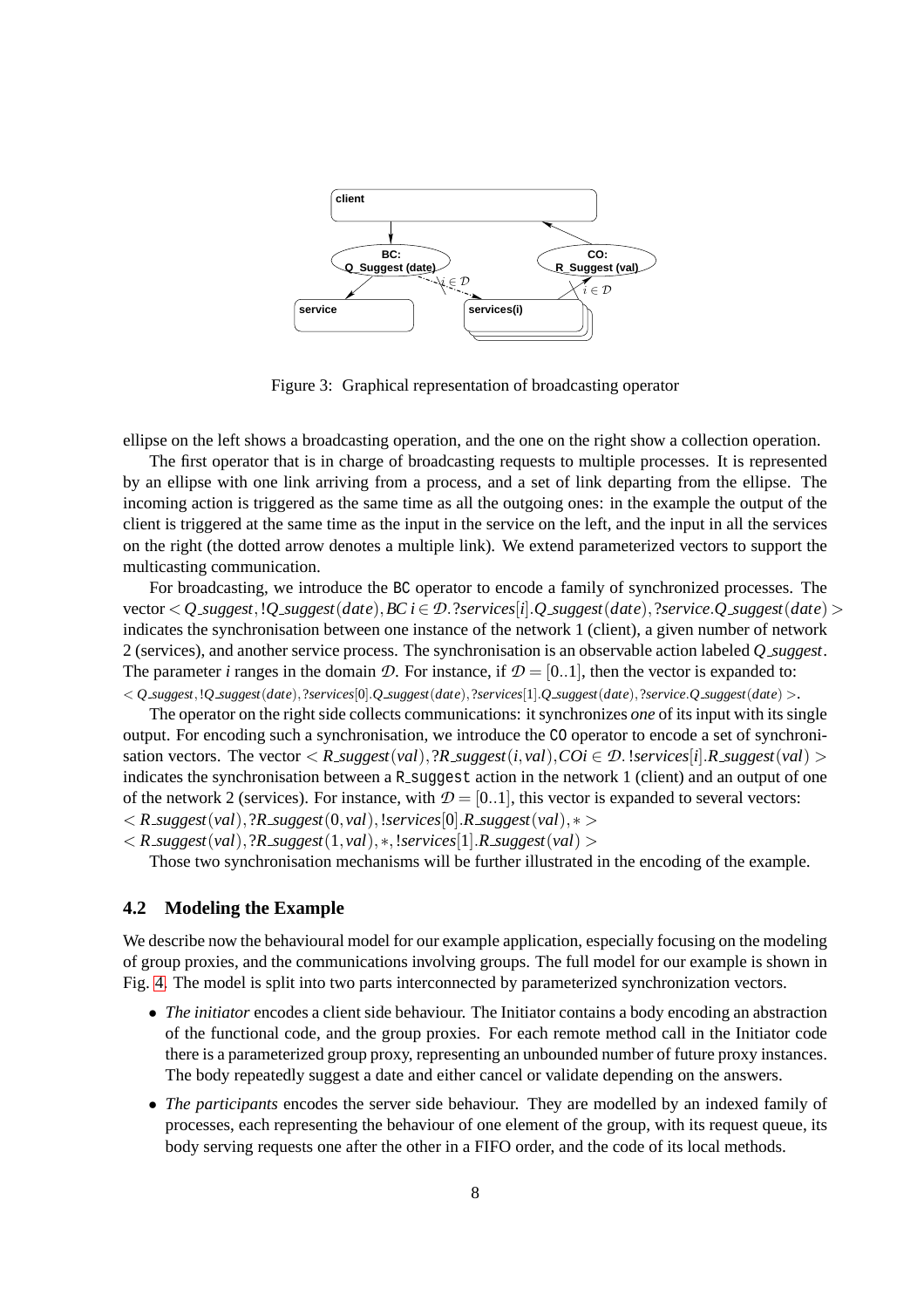A **Proxy** pNet (box) is created for each remote method invocation. The Proxy is indexed by the program point (*c*) where the method is called. The **Proxy** pNet models the creating and the management of the group of futures: Once the group of future is created, futures can be received one after the other, and each already received future can be accessed. It is also possible to wait until *N* answers are received.

For each remote method call of the Initiator, a broadcast node, synchronizes the sending of the method call by the initiator body, the initialisation of the corresponding future, and the reception of the request message in the queues of each of the participants in the group.

Concerning the user code, the **Body** boxes in Fig. [4](#page-10-0) represent the behaviour of the main method of each active object, again on the form of a pLTS. The code for each method (e.g. **Validate**) is also expressed by a pLTS, and triggered when serving the corresponding request, or by direct invocation like **collateResult**. Each of them is either obtained by source code analysis, or provided by the user.

As it is the only object to act as a server, the participant has a **Queue** box. The corresponding pLTS encodes a FIFO queue of request that is accessed by the participant's body, and filled when the initiator sends a request. The queue can be given a maximum length and raise an error if it is overflowed.

#### **4.3 Variations on group synchronisations**

*ProActive* provides various primitives (see Section [2.2\)](#page-4-0) allowing the programmer to control explicitly the synchronization of asynchronous methods calls by waiting the incoming replies. The network **Proxy suggest** in Fig [4](#page-10-0) specifies three kinds of these primitives: *waitAll*, *waitN* and *waitAndGetTheNth*. Those three primitives show the different synchronisations that our group proxies can express: counting the number of returned objects, or returning a specific result. They are encoded very naturally using a table of received results, and the number N of results already returned. Those information are updated when receiving messages from a *collection* (CO) of different results as explained in Section [4.1.](#page-7-0) Additionally to those primitives, one could also use a *waitOne* primitive waiting for one result, no matter of which it is; this primitive could be encoded with a little more effort by our proxy, but we do not present it because it is not used in our example and we believe it is less crucial than the others. *waitOne* is useful in the case several workers perform the same task, and only one result is necessary.

## **5 Verification and Results**

In principle, the steps for designing and validating a distributed application with our approach are:

- 1. Specify the structure and the behaviour of the application, in terms of active objects (or components). We provide editors for distributed components in the Vercors platform; specific component interfaces exist for group communication. Alternatively one could imagine tools for static analysis of Java/ProActive code, that would provide a similar abstraction of the system.
- 2. Generate a pNet model, following the approach in the previous section. We plan to have tools automatizing this step in a near future, integrated in the Vercors platform.
- 3. Write user requirements, in the form of logical formulas in some temporal logic dialect (most action-based logics will be suitable).
- 4. Use a model-checker to check the validity of theses formulas on the generated model. Currently only finite-state model-checkers are capable to analyse our models. This means that the parameterized pNets have to be instantiated first to a finite system, and that the formulas have to be instantiated accordingly.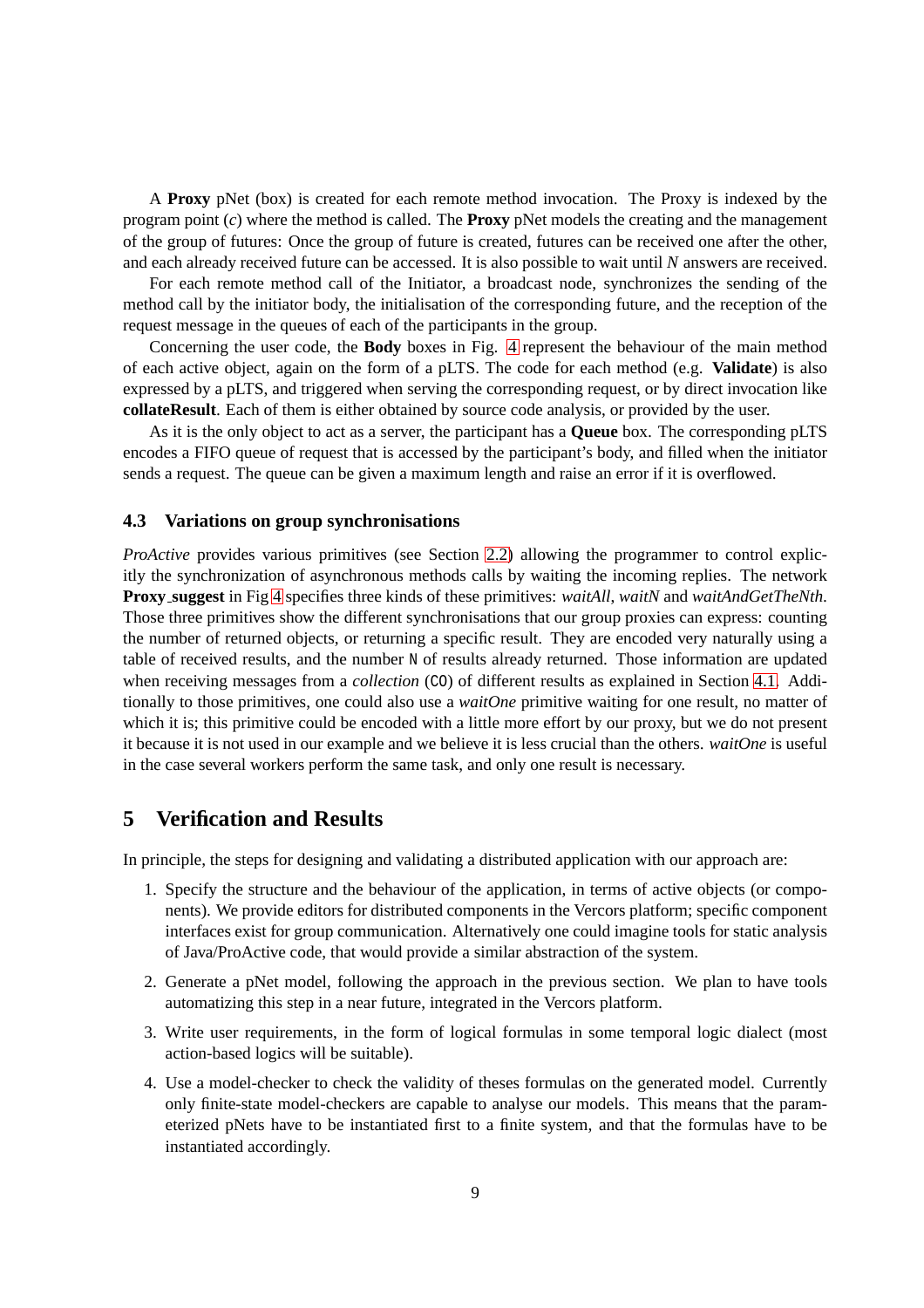

<span id="page-10-0"></span>10

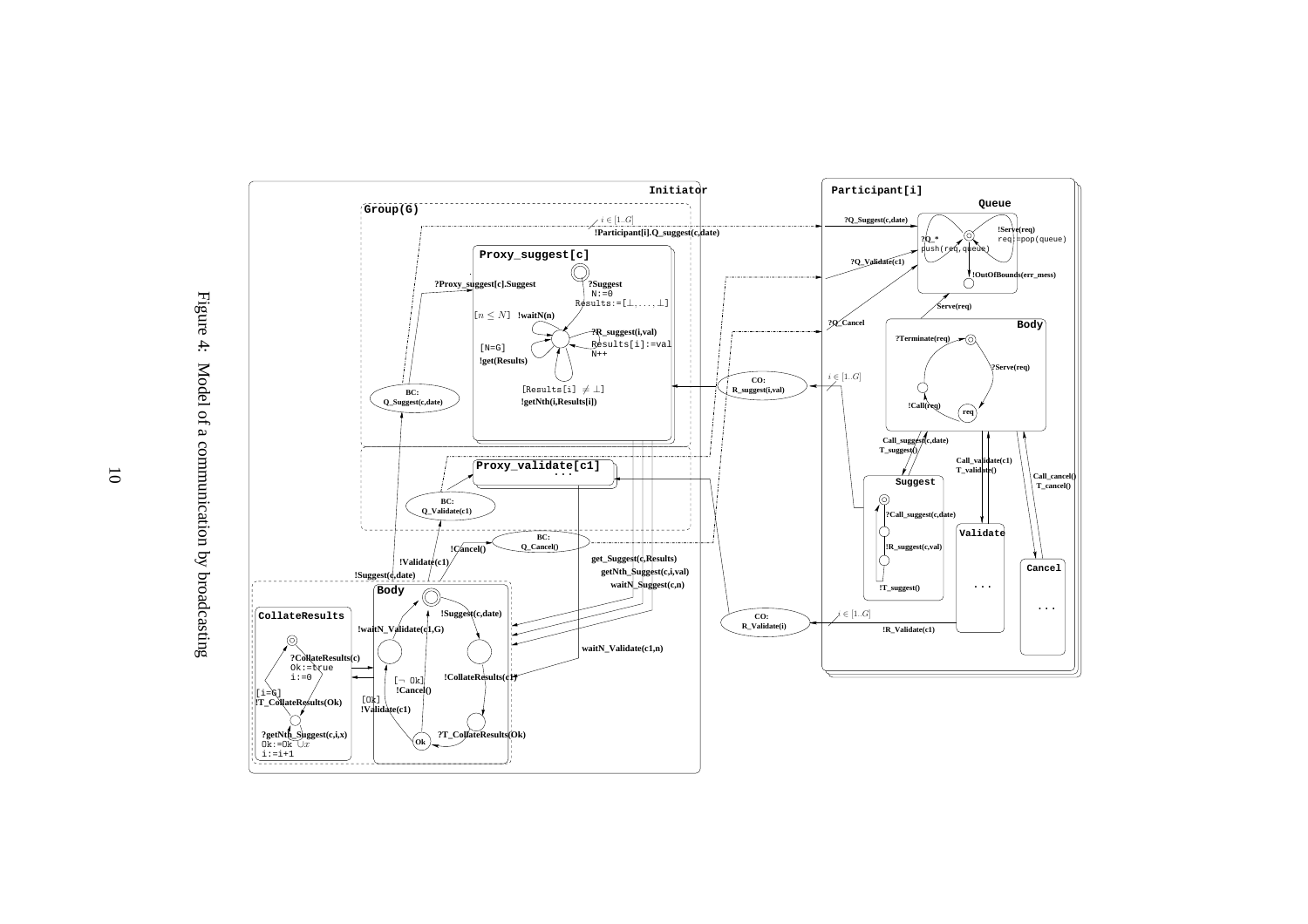Abstract data domains: *Group* index:  $G \in [0..2]$ , *Q Suggest* argument: *data*  $\in \{D1, D2\}$ , *Q Suggest* result: *bool* Observed sorts:

Initiator sort: {*Q Suggest*(*data*),*Q Validate*(),*Q Cancel*(),*R Suggest*(*index*,*bool*),*R Validate*(*index*), *T CollateResults*(*bool*)}

Participant sort: {*Q Suggest*(*data*),*Q Validate*(),*Q Cancel*(),*R Suggest*(*bool*),*R Validate*(),*Error*()} ParticipantGroup sort: {*Q Suggest*(*data*),*Q Validate*(),*Q Cancel*(),*R Suggest*(*index*,*bool*),*R Validate*(*index*), *Error*()}

System sort: {*Q Suggest*(*data*),*Q Validate*(),*Q Cancel*(),*R Suggest*(*index*,*bool*),*Error*(), *T CollateResults*(*bool*)}

|                                 | brute force   |  |                   | minimized                   |                     | $gen. + min.$       |
|---------------------------------|---------------|--|-------------------|-----------------------------|---------------------|---------------------|
| <b>Subsystem</b>                | nh states     |  | nb transitions    | nh states                   | nb transitions      | (seconds)           |
| Single Participant              | 1 801         |  | 5 3 3 8           | 90                          | 376                 | 8.2                 |
| Initiator                       | 3 1 6 3       |  | 152 081           | 54                          | 1489                | 11.3                |
| Full system:                    |               |  |                   |                             |                     |                     |
| with 3 participants, queue[1]   | 85 213        |  | 839 188           | 178                         | 489                 | 17.9                |
| with 3 participants, queue[2]   | 170 349       |  | 1 646 368         | 458                         | 1 2 8 4             | 406.0               |
| With Distributed generation     | generation    |  | <b>Total Time</b> | <b>States/Transitions</b>   |                     | <b>States/Trans</b> |
|                                 | algorithm     |  |                   |                             |                     | (minimized)         |
| Full system with 3 participants | brute force   |  | 6'45"             | 170 349 / 1 646 368         |                     | 458 / 1284          |
| $(8x4 \text{ cores})$           | tauconfluence |  | $30^{\circ}$      | 5591 / 14 236               |                     | 458 / 1284          |
| Group of 2 participants         | brute force   |  | 11'32"            | 13 327 161 / 48 569 764     |                     | 4 811 / 24 588      |
| $(15x8 \text{ cores})$          | tauconfluence |  | 1150'55"          |                             | 392 961 / 1 354 948 | 4 811 / 24 588      |
| Group of 3 participants         | tauconfluence |  |                   |                             | Out of memory       |                     |
| $(15x8 \text{ cores})$          |               |  |                   | estimate $> 10^{11}$ states |                     |                     |

<span id="page-11-0"></span>Figure 5: Size of the generated state spaces for different sub-systems of our example

The reader acquainted with model-checkers will have guessed that such models are severely exposed to state explosion. It is very important here to observe two facts: First we only work with an abstraction of the system. We use finite abstractions of data-values in the description of data domains, and we only expose (and observe) the events that are useful for the properties. Secondly, we make use as much as possible of the congruence properties of our semantic model: we build the state-space in a hierarchical manner, often minimizing partial models using branching bisimulation before building their products. But this strategy has limits, and sometimes it is better to build the state-space of a subsystem under the constraints of its environment, avoiding unnecessary complexity; this is illustrated in our case-study by the "Participant group" that has by itself a very high state complexity, of which only a small part is used by the "Initiator" client.

In Figure [5](#page-11-0) we give figures obtained on our example. The systems in the first 4 lines of the table have been computed on a Fedora 10 box, with 2 dual-core Intel processors at 2.40 GHz, with a total of 3.8 Gbytes of RAM. The source specification was written in the intermediate format Fiacre [\[13,](#page-14-17) [12\]](#page-14-18), and the state space generated using CADP version 2008-h. The systems in the last part of the table have been computed on a cluster with 15 nodes, each having 8 cores and 32 Gbytes of RAM. We have been using the Distributor tool of CADP for distributed state-space generation, with or without on-the-fly reduction by tauconfluence [\[22\]](#page-14-19); the distributed state space has to be merged into a single state space before minimization and model-checking. The execution times in this part include the deployment of the application, the distributed generation, the merging and the minimization of the resulting state-space. A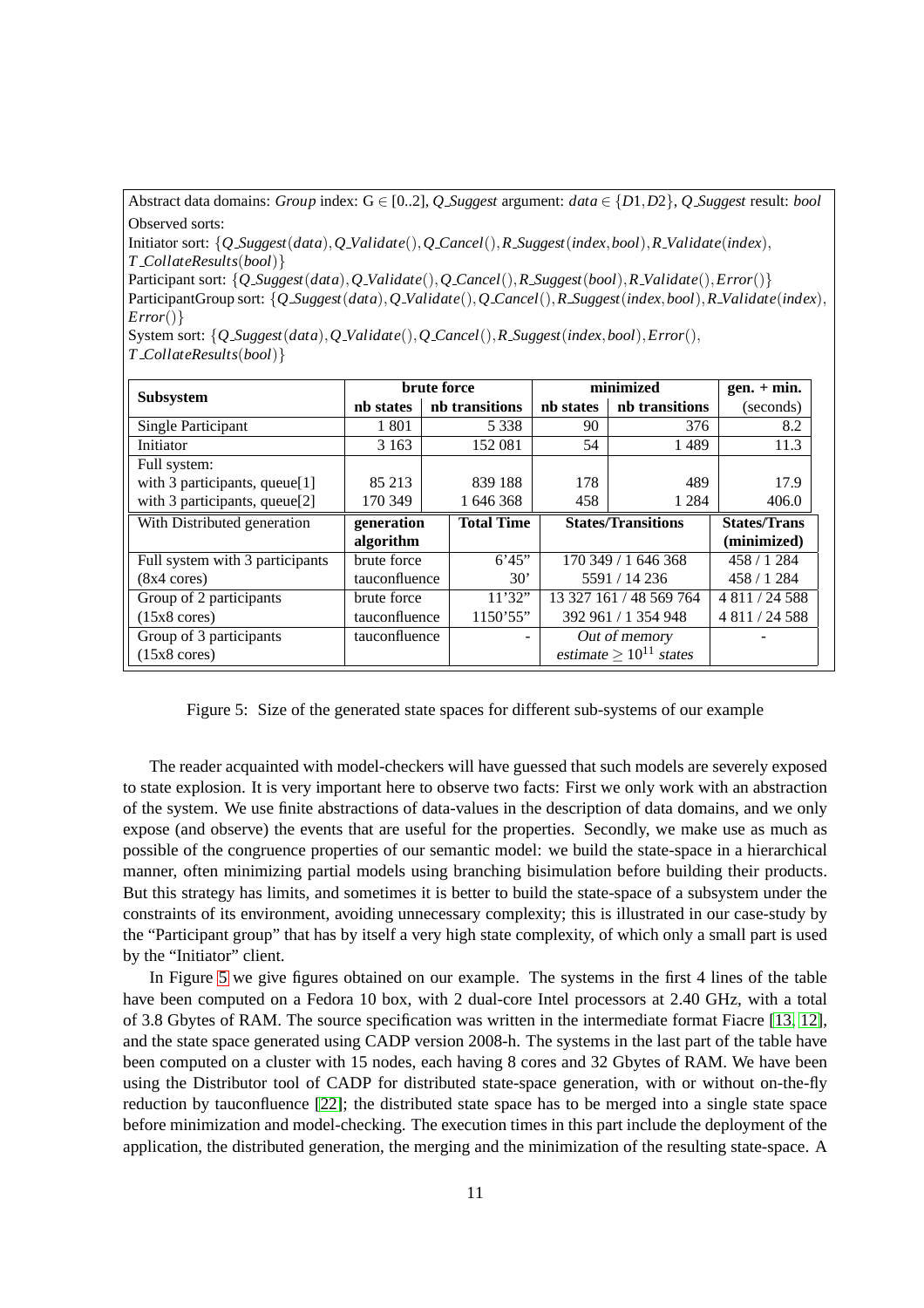cell with a "-" means that the computation did not terminate.

The main lesson from this experiment is that intermediate systems will often cause the main bottlenecks in the system construction. Here, an unconstrained model for a group of 3 participants is already too big to be computed on a single desktop machine. By contrast, computing the behavior of such a group in the context of a specific client is feasible (here the model of the full system with 3 participants remains reasonably small). Generating the state-space in a distributed fashion gives us the capability of handling significantly larger models. On-the-fly reduction strategies are useful too, but to a certain point only, because it may involve local computations that require large local memory space themselves. In our tests the generation of the model of a group with 3 participants failed: we estimated that the brute force model has approximately 125 billiards of states (this would require some 12 Terabytes of distributed RAM, 25 times more than our full cluster). But even using on-the-fly reduction by tauconflence, local computations caused an out-of-memory failure.

**Proving properties** We give here examples of functional behavioural properties that we checked on various scenarios. For this, we have built the global synchronisation product of the system, with 3 Participants in the group (the number of participants does not change the results), and with the size of requests queues instantiated to 1 or 2 depending of the cases.

For expressing the properties, we could use any of the logical languages provided within the CADP tool suite, including LTL, CTL, or specification patterns [\[18\]](#page-14-20). In general, we use the regular alternativefree *µ*-calculus formalism, which is a powerful modal logic, nicely expressing action sequences as regular expressions; it is the native logics of the model-checker. We have checked the following formulas:

- 1. < *True* ∗ .*Error* > *True* : in the system with queue of length 1, the queues can signal an Error.
- 2. [*True* ∗ .*Error*]*False* : in the system with queue of length 2, the queues never signal an Error.
- 3.  $\langle True \times R$  *suggest*(*i*,*b*)  $\geq True$  : some paths lead to a response to the suggest request.
- 4. < *True* ∗ .*T CollateResult*(*f alse*) > *True* : the collection of results by the Initiator can return false.
- 5. *A fter* !*Q Suggest*(*id*) *Eventually* !*Q Cancel*()∨!*Q validate*() : inevitable reachability of either a validation or a cancellation after a date has been suggested. This formula is written in the specification patterns formalism, and expresses correct progress of the system.

Properties 1. and 2. are checked on two different models, with different size of the queue. They prove that a bounded queue of length 2 is required and sufficient to ensure the correct operation of the system. The Error action in the queue of a participant signals that a request is received in a state where the Queue is already full.

Properties 3. and 4. check the reachability of some possible events; technically, property 3 has to be checked for each possible values of parameters i and b, because the *µ*-calculus logic is not parameterized.

Property 5. expresses the correction of the (first iteration of the) behaviour of the system: in response to a suggest request, we guarantee that the initiator sends either a validation or a cancellation message.

It is interesting to discuss the tools available for exploring and debugging the generated systems. In addition to the model-checking and minimization engines, we have used tools for:

- exploring interactively the generated behaviour at the level of its Lotos representation (OCIS)
- displaying graphically the generated LTS (BCG\_EDIT)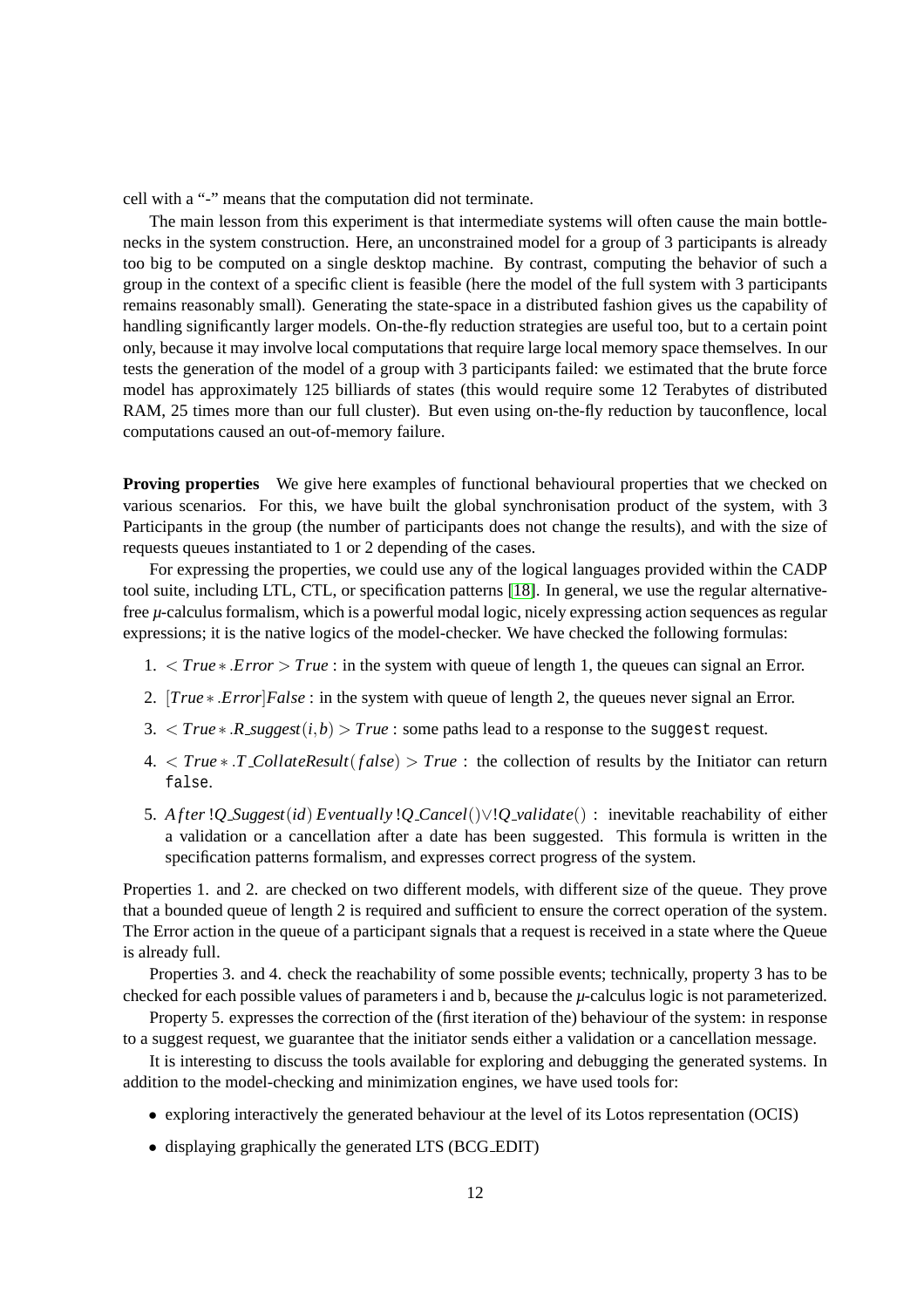Consider formula 1 that checks reachability of action Error. In addition to a "True" result, the modelchecker produces a trace illustrating the reachability from the initial state, as shown in Figure [6.](#page-13-2) The trace consists in a full cycle through the system behaviour, from the initial state to state 6 and action "Q cancel()". Then, because we do not wait for the return of the Cancel requests, one of the Participants can still have a Cancel request pending in its queue when the Initiator sends the next Suggest request, which leads to an Error. The BCG\_EDIT tool can display the sequence of Figure [6.](#page-13-2) A finer trace showing internal interactions and allowing user-driven guidance of the system can be obtained with the OCIS tool.



<span id="page-13-2"></span>Figure 6: Path containing the Error action

## **6 Conclusion**

In this paper we have sketched models for specifying and verifying the correct behaviour of groupbased applications. Our parameterized models enable the finite representation of groups of arbitrary size, and express the communication with such groups, together with the associated synchronizations. For our modelling, we focused on the *ProActive* library; nevertheless these models can be applied to other middlewares involving collective communications. Our parameterized models are supported by model checking tool. Besides they are hierarchical labelled transition systems, therefore suitable for analysis with verification tools based on bisimulation semantics.

Our main contribution is to provide a behavioural semantic model for group communication applications. It allows the application programmer to prove the correctness of his/her behavioral properties, and for instance detect deadlocks [\[8\]](#page-14-5). We have illustrated our approach on an example application, generated the corresponding model, and proved several properties ensuring the correct behaviour of the example. The size of the generated system and the proven properties show that, if the system is entirely known at instantiation time, we are able to prove non-trivial properties on examples of a reasonable size.

**Towards dynamic groups** A nice perspective of this work is the verification of groups with dynamic membership. The *ProActive* middleware allow active objects to join and leave a group during execution. This way the application can adapt dynamically in the case new group members are necessary to perform a complex computation, or systematically when new machines join the network. The use of pNets will facilitate the specification of dynamic groups thanks to the support for parameterized processes and synchronisation vectors.

## <span id="page-13-0"></span>**References**

- <span id="page-13-1"></span>[1] : *JGroups - A Toolkit for Reliable Multicast Communication*. Http://www.jgroups.org/index.html.
- [2] : *ProActive Programming, Composing, Deploying on the Grid*. Http://proactive.inria.fr/.
- [3] (1996): *BEA Tuxedo: The programming model*. In: White paper, BEA Systems, 315 North First Street, San Jose, CA 95131 USA.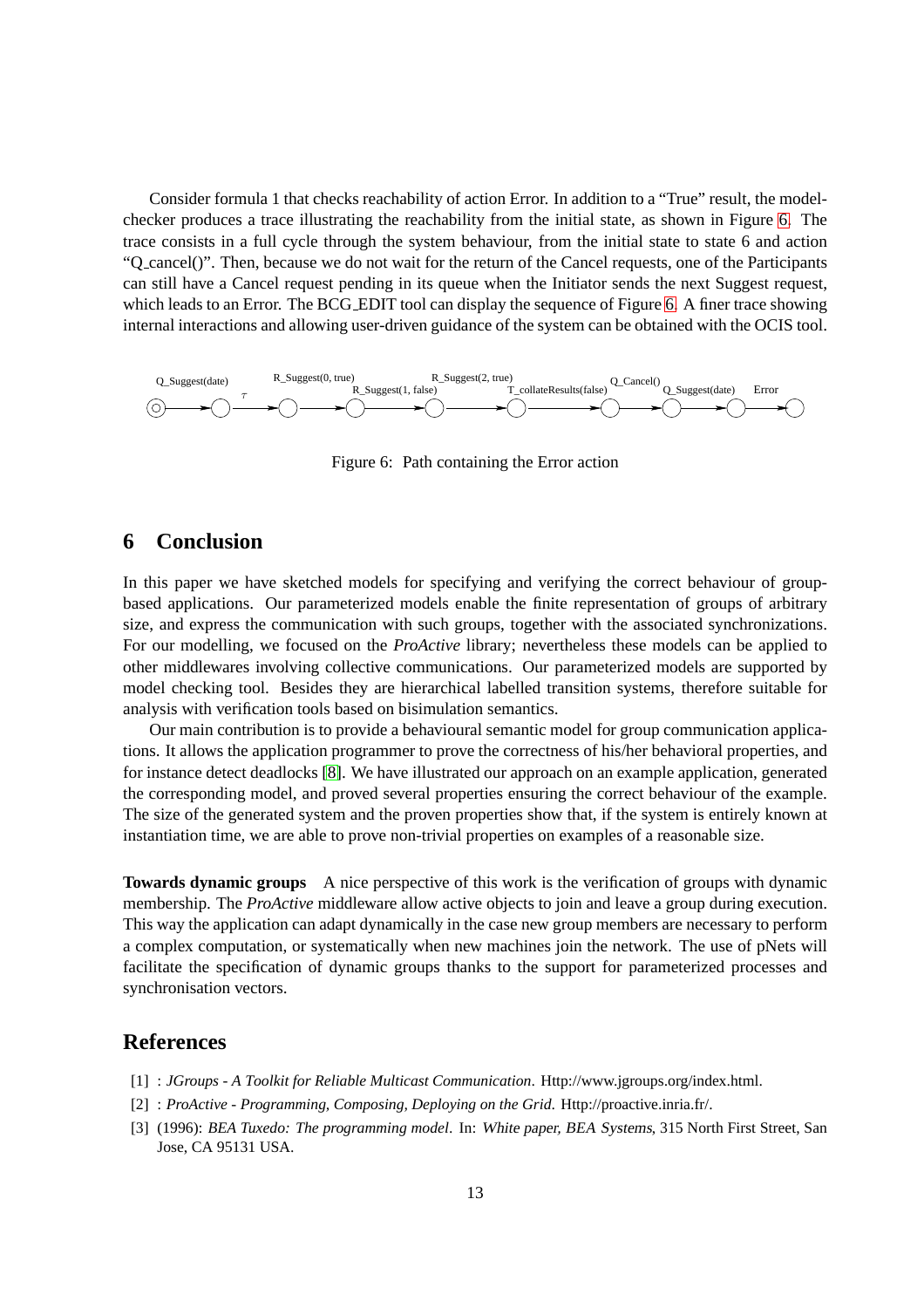- <span id="page-14-12"></span>[4] P. A. Abdulla, G. Delzanno, N. Ben Henda & A. Rezine (2007): *Regular Model Checking Without Transducers (On Efficient Verification of Parameterized Systems)*. In: TACAS, pp. 721–736.
- <span id="page-14-14"></span><span id="page-14-13"></span>[5] A. Arnold (1994): *Finite transition systems. Semantics of communicating sytems*. Prentice-Hall. ISBN 0-13-092990-5.
- <span id="page-14-0"></span>[6] A. Arnold (2002): *Nivat's processes and their synchronization*. Theor. Comput. Sci. 281(1-2), pp. 31–36.
- [7] L. Baduel, F. Baude & D. Caromel (2007): *Asynchronous Typed Object Groups for Grid Programming*. International Journal of Parallel Programming 35(6), pp. 573–614.
- <span id="page-14-5"></span>[8] B. Ban: *A Simple Deadlock Resolution Scheme for Synchronous Reliable Group RPC (draft)*. Http://www.jgroups.org/javagroupsnew/docs/papers.html.
- <span id="page-14-2"></span>[9] T. Barros, R. Ameur-Boulifa, A. Cansado, L. Henrio & E. Madelaine (2009): *Behavioural models for distributed Fractal components. Annals of Télécommunications 64(1-2), pp. 25–43.*
- <span id="page-14-16"></span>[10] T. Barros, R. Boulifa & E. Madelaine (2004): *Parameterized Models for Distributed Java Objects*. In: International Conference on Formal Techniques for Networked and Distributed Systems FORTE'04. LNCS 3235.
- <span id="page-14-3"></span>[11] J.A. Bergstra, A. Ponse & S.A. Smolka (2001): *Handbook of Process Algebra*. North-Holland. ISBN 0-444- 82830-3.
- <span id="page-14-18"></span>[12] B. Berthomieu, J.P. Bodeveix, P. Farail, M. Filali, H. Garavel, P. Gaufillet, F. Lang & F. Vernadat (2008): *Fiacre: an Intermediate Language for Model Verification in the Topcased Environment*. In: ERTS <sup>2008</sup>, Toulouse France.
- <span id="page-14-17"></span>[13] B. Berthomieu, J.P. Bodeveix, M. Filali, H. Garavel, F. Lang, F. Peres, R. Saad, J. Stoecker & F. Vernadat (Mai 2007): *The syntax and semantics of Fiacre*. In: Rapport LAAS N07264 Rapport de Contrat Projet ANR05RNTL03101 OpenEmbeDD.
- <span id="page-14-11"></span>[14] Ahmed Bouajjani, Bengt Jonsson, Marcus Nilsson & Tayssir Touili (2000): *Regular Model Checking*. In: CAV, pp. 403–418.
- <span id="page-14-15"></span>[15] A. Cansado & E. Madelaine (2008): *Specification and Verification for Grid Component-Based Applications: From Models to Tools*. In: FMCO, pp. 180–203.
- <span id="page-14-8"></span>[16] E. M. Clarke, O. Grumberg & S. Jha (1997): *Verifying parameterized networks*. ACM Trans. Program. Lang. Syst. 19(5), pp. 726–750.
- <span id="page-14-6"></span>[17] E. M. Clarke & M. Talupur andH. Veith (2006): *Environment Abstraction for Parameterized Verification*. In: VMCAI, pp. 126–141.
- <span id="page-14-20"></span>[18] Matthew Dwyer, George S. Avrunin & James C. Corbett (1998): *Property Specification Patterns for Finite-State Verification*. In: Proceedings of the Second Workshop on Formal Methods in Software Practice, ACM Press, pp. 7–15.
- <span id="page-14-9"></span>[19] E. Allen Emerson & Kedar S. Namjoshi (1995): *Reasoning about rings*. In: POPL '95: Proceedings of the 22nd ACM SIGPLAN-SIGACT symposium on Principles of programming languages, pp. 85–94.
- <span id="page-14-10"></span>[20] E. Allen Emerson, Richard J. Trefler & Thomas Wahl (2006): *Reducing Model Checking of the Few to the One*. In: ICFEM, pp. 94–113.
- <span id="page-14-7"></span>[21] E.A. Emerson & K.S. Namjoshi (1996): *Automatic verification of parameterized synchronous systems*. In: R. Alur & T. Henziger, editors: Information Processing Letters, 8th International Conference on Computer Aided Verification, CAV'96, Rutgers. 22(6):307-309.
- <span id="page-14-19"></span>[22] H. Garavel & G. Serwe (2006): *State space reduction for process algebra specifications*. Theorical Computer Science 351(2).
- <span id="page-14-4"></span>[23] Alan J. Hu, Rui Li, Xizheng Shi & Son T. Vuong (1999): *Model-Checking a Secure Gorup Communication Protocol: A Case Study*. In: FORTE, pp. 469–478.
- <span id="page-14-1"></span>[24] Arnas Kupšys, Stephan Pleisch, André Schiper & Matthias Wiesmann (2004): *Towards JMS compliant group communication - a semantic mapping.* In: Proceedings of the 3rd International Symposium on Network